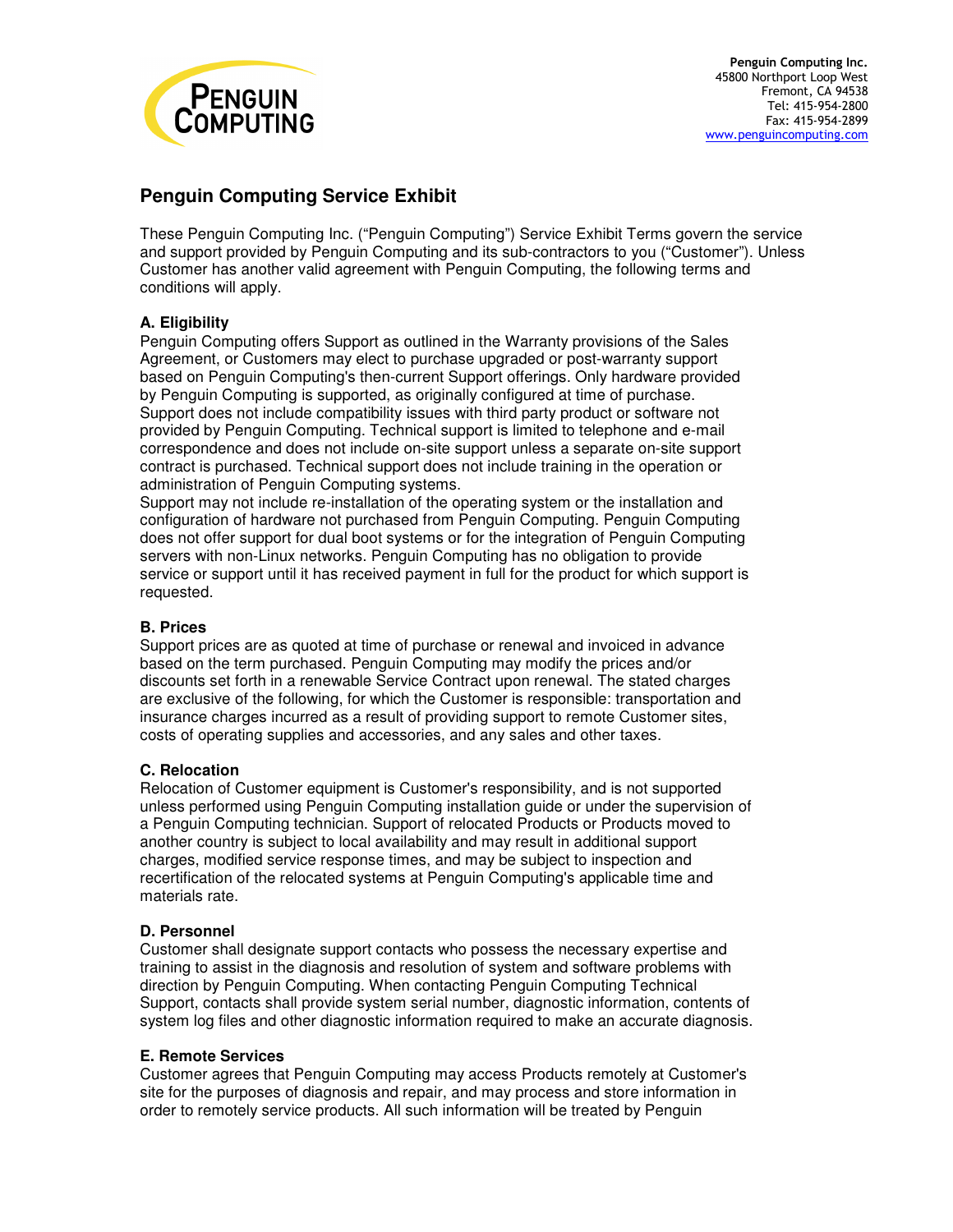

Computing as Confidential under the terms of this Agreement. If Customer declines to make systems accessible, then Customer agrees to collect and provide information required to reproduce the error.

## **F. Service During Warranty**

The standard service and support package during warranty entitles Customer's contacts to phone or e-mail support during normal business hours, 6:00 a.m. to 5:00 p.m. Pacific time. Upgrades to four-hour response time are available in some geographic areas, as designated by Penguin Computing from time to time. Supplemental and on-site service options are available for purchase at Penguin Computing's then-published rates.

## **G. Service Post Warranty**

Customer may elect to purchase post-warranty support, at mutually-agreed upon prices and terms and conditions, on an annual contract or time and materials basis. For time and materials-based repair services, Customer agrees that the freight cost for returning products or components to Penguin Computing and from Penguin Computing to the Customer shall be borne by the Customer.

#### **H. Exclusions**

Support does not cover incidents due to the following conditions: Operator error, including improper handling and neglect Power surges, lightning damage, or other acts of nature Ancillary system/cabling issues (i.e. building cabling, phone lines, defective backup systems, etc.) Need for preventative maintenance Incorrect installation by Customer

 Improper ventilation Transportation from one physical location to another Software problems, including recovery of lost data

## **H. Repair/Replacement Process**

Customer and Penguin Computing agree to follow the Return Material Authorization (RMA) Process as published at http://penguincomputing.com.

Customer agrees that any Product returned to Penguin Computing without a valid RMA number provided by Penguin Computing becomes the property of Penguin Computing, and Penguin Computing is not obligated to provide a refund or replacement for such returned Products.

#### **I. Response Time and Availability –Onsite Support**

Penguin Computing's on-site support package is designed to supplement existing Warranty provisions, or extend support coverage beyond the warranty period. Response times and service hours for on-site support are documented at

http://penguincomputing.com. Quoted third party product on-site support may be provided directly by Penguin Computing, sub-contracted to a third party, or arranged directly with the third party manufacturer.

On-site Support Agreements extend only to the original purchasers of the hardware, and are not transferable.

#### **J. Backup/Problem Avoidance**

Customer agrees to be responsible for maintaining a procedure external to supported systems to enable Customer to reconstruct lost or altered files, data or programs, and to perform routine system preventative maintenance and cleaning.